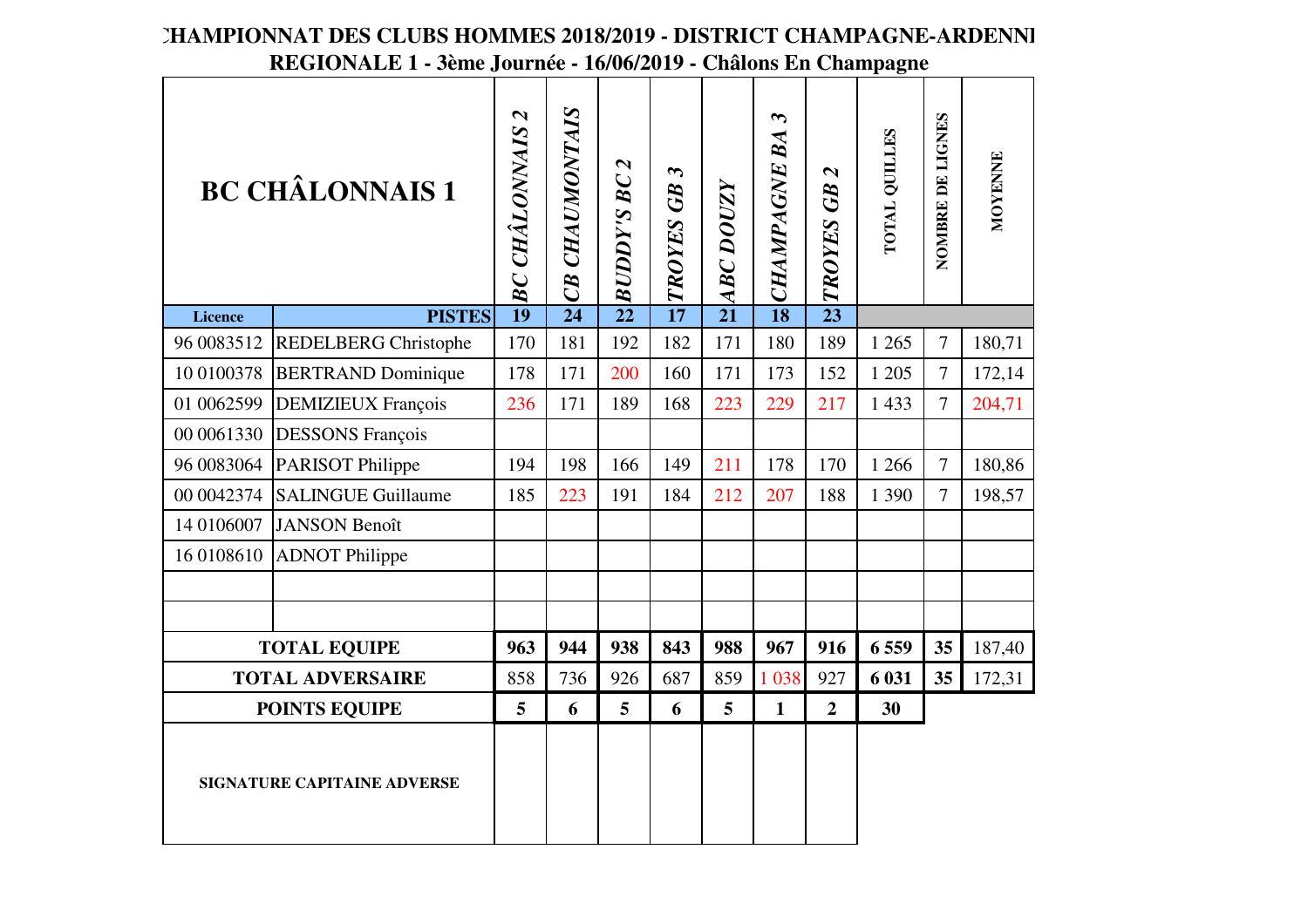|                                    | <b>BC CHÂLONNAIS 2</b>     | <b>BC CHÂLONNAIS</b> | $\boldsymbol{\omega}$<br><b>CHAMPAGNE BA</b> | $\boldsymbol{\mathcal{L}}$<br>TROYES GB | <b>ABC DOUZY</b> | $\boldsymbol{\omega}$<br>TROYES GB | CB CHAUMONTAIS  | <b>BUDDY'S BC 2</b> | <b>POTAL QUILLES</b> | NOMBRE DE LIGNES | MOYENNE |
|------------------------------------|----------------------------|----------------------|----------------------------------------------|-----------------------------------------|------------------|------------------------------------|-----------------|---------------------|----------------------|------------------|---------|
| <b>Licence</b>                     | <b>PISTES</b>              | $\overline{20}$      | $\overline{22}$                              | $\overline{18}$                         | $\overline{24}$  | $\overline{19}$                    | $\overline{21}$ | $\overline{17}$     |                      |                  |         |
| 140106430                          | <b>RINGENBACH Pierre</b>   | 160                  | 183                                          | 161                                     | 149              | 205                                | 203             | 146                 | 1 207                | $\overline{7}$   | 172,43  |
| 14 0106611                         | <b>FAURE</b> Marc          |                      | 183                                          | 162                                     | 163              | 166                                | 185             | 160                 | 1 0 1 9              | 6                | 169,83  |
| 06 0092706                         | <b>KREBS</b> Jean-François |                      |                                              |                                         |                  |                                    |                 |                     |                      |                  |         |
| 10 0100684                         | <b>MORA</b> Damien         | 151                  |                                              |                                         | 153              | 155                                | 135             | 168                 | 762                  | 5                | 152,40  |
| 93 0072582                         | <b>REDELBERG Daniel</b>    | 171                  | 170                                          | 142                                     | 165              | 203                                | 132             | 177                 | 1 160                | $\overline{7}$   | 165,71  |
| 07 0093249                         | <b>STEPHAN Danny</b>       | 220                  | 189                                          | 164                                     | 173              | 158                                |                 |                     | 904                  | 5                | 180,80  |
| 14 0106943                         | <b>ADNOT LILIAN</b>        | 156                  | 147                                          | 145                                     |                  |                                    | 190             | 145                 | 783                  | $5\overline{)}$  | 156,60  |
|                                    |                            |                      |                                              |                                         |                  |                                    |                 |                     |                      |                  |         |
|                                    |                            |                      |                                              |                                         |                  |                                    |                 |                     |                      |                  |         |
|                                    |                            |                      |                                              |                                         |                  |                                    |                 |                     |                      |                  |         |
|                                    | <b>TOTAL EQUIPE</b>        | 858                  | 872                                          | 774                                     | 803              | 887                                | 845             | 796                 | 5835                 | 35               | 166,71  |
|                                    | <b>TOTAL ADVERSAIRE</b>    | 963                  | 871                                          | 864                                     | 870              | 874                                | 729             | 890                 | 6 0 6 1              | 35               | 173,17  |
|                                    | <b>POINTS EQUIPE</b>       | $\mathbf{1}$         | 5                                            | $\mathbf{1}$                            | $\mathbf{1}$     | 5                                  | 5               | $\mathbf{1}$        | 19                   |                  |         |
| <b>SIGNATURE CAPITAINE ADVERSE</b> |                            |                      |                                              |                                         |                  |                                    |                 |                     |                      |                  |         |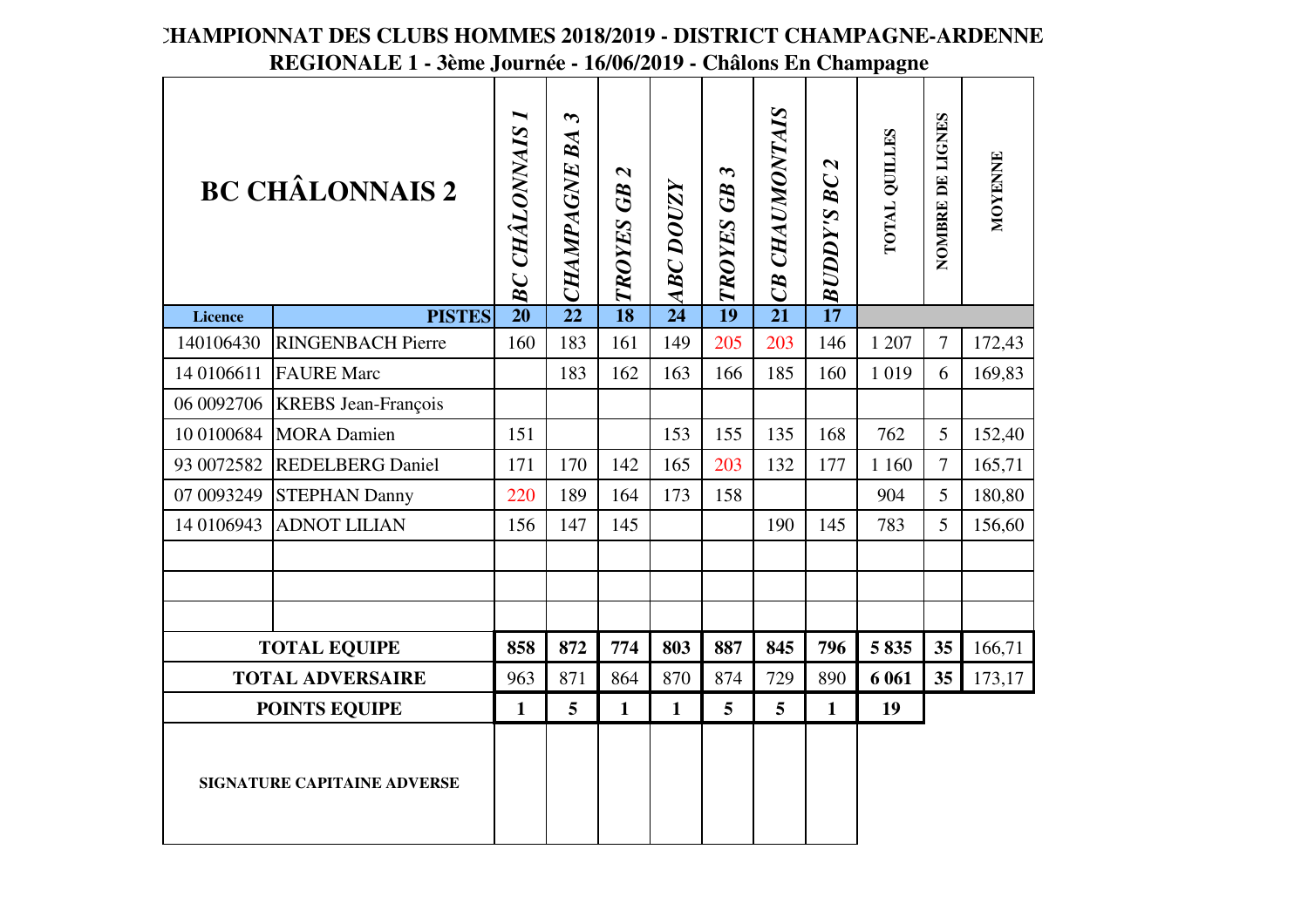|                                    | <b>TROYES GB 2</b>               | $\boldsymbol{\omega}$<br>TROYES GB | $\boldsymbol{\mathsf{N}}$<br><b>BUDDY'S BC</b> | <b>BC CHÂLONNAIS 2</b> | CB CHAUMONTAIS  | $\boldsymbol{\omega}$<br>BA<br><b>CHAMPAGNE</b> | <b>ABC DOUZY</b> | <b>BC CHÂLONNAIS</b> | <b>TOTAL QUILLES</b> | NOMBRE DE LIGNES | MOYENNE |
|------------------------------------|----------------------------------|------------------------------------|------------------------------------------------|------------------------|-----------------|-------------------------------------------------|------------------|----------------------|----------------------|------------------|---------|
| <b>Licence</b>                     | <b>PISTES</b>                    | $\overline{21}$                    | $\overline{19}$                                | $\overline{17}$        | $\overline{22}$ | $\overline{23}$                                 | $\overline{20}$  | $\overline{24}$      |                      |                  |         |
| 90 0063189                         | <b>COMPEROT Michel</b>           | 180                                | 194                                            | 191                    | 150             | 120                                             | 158              | 213                  | 1 206                | $\overline{7}$   | 172,29  |
| 14 0106348                         | <b>EMONT Xavier</b>              | 190                                | 192                                            | 180                    | 188             | 159                                             | 169              | 183                  | 1 2 6 1              | $\overline{7}$   | 180,14  |
|                                    | 970085084 LAMBELIN Alexandre     |                                    |                                                |                        |                 |                                                 |                  |                      |                      |                  |         |
|                                    | 09 0099018 MARTINS DA SILVA Roge |                                    |                                                |                        |                 |                                                 |                  |                      |                      |                  |         |
|                                    | 03 0065160 NGUYEN Stéphane       | 134                                | 184                                            | 172                    | 142             | 146                                             | 185              | 198                  | 1 1 6 1              | $\overline{7}$   | 165,86  |
|                                    | 09 0098852 PIAT Frédéric         | 167                                | 190                                            | 162                    | 150             | 148                                             | 245              | 163                  | 1 2 2 5              | $\overline{7}$   | 175,00  |
|                                    | 93 0070198 LAPORTE Thierry       | 162                                | 152                                            | 159                    | 135             | 160                                             | 145              | 170                  | 1 0 8 3              | $\overline{7}$   | 154,71  |
|                                    |                                  |                                    |                                                |                        |                 |                                                 |                  |                      |                      |                  |         |
|                                    |                                  |                                    |                                                |                        |                 |                                                 |                  |                      |                      |                  |         |
|                                    |                                  |                                    |                                                |                        |                 |                                                 |                  |                      |                      |                  |         |
|                                    | <b>TOTAL EQUIPE</b>              | 833                                | 912                                            | 864                    | 765             | 733                                             | 902              | 927                  | 5936                 | 35               | 169,60  |
|                                    | <b>TOTAL ADVERSAIRE</b>          | 757                                | 885                                            | 774                    | 799             | 832                                             | 859              | 916                  | 5822                 | 35               | 166,34  |
|                                    | <b>POINTS EQUIPE</b>             | 5                                  | 5                                              | 5                      | $\mathbf{1}$    | $\mathbf{1}$                                    | 5                | 5                    | 27                   |                  |         |
| <b>SIGNATURE CAPITAINE ADVERSE</b> |                                  |                                    |                                                |                        |                 |                                                 |                  |                      |                      |                  |         |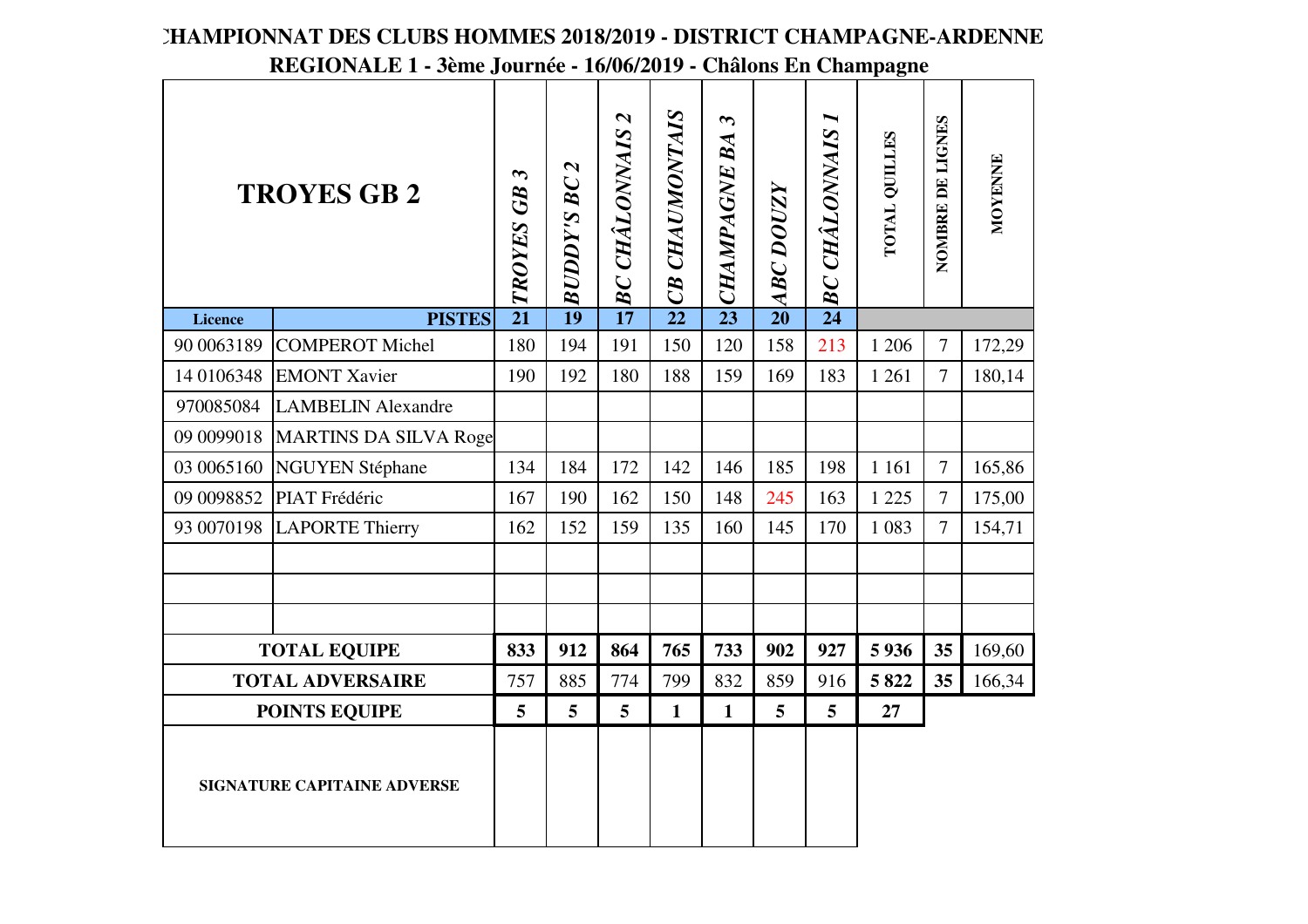#### CB CHAUMONTAIS *CB CHAUMONTAIS*  $\boldsymbol{\infty}$  $\blacksquare$  $\boldsymbol{\mathsf{N}}$ NOMBRE DE LIGNES *BC CHÂLONNAIS 1 BC CHÂLONNAIS 2 CHAMPAGNE BA 3* **NOMBRE DE LIGNES BC CHÂLONNAIS BC CHÂLONNAIS TOTAL QUILLES CHAMPAGNE BA TOTAL QUILLES** MOYENNE **MOYENNE**  $\boldsymbol{\mathcal{L}}$ *BUDDY'S BC 2*  $\boldsymbol{\mathsf{\Omega}}$ *TROYES GB 2* **BUDDY'S BC TROYES GB 3***ABC DOUZY* **ABC DOUZY TROYES GB PISTESLicence <sup>22</sup> <sup>17</sup> <sup>24</sup> <sup>18</sup> <sup>20</sup> <sup>23</sup> <sup>19</sup>** 85 0032012 WIVINCOVA Emmanuel 201 2200 | 167 | 142 | 174 | 209 | 149 | 1 262 | 7 | 180,29 93 0070198 LAPORTE Thierry130105785 LONG Frédéric96 0083891 TARNAUD Claude89 0058147 HELBERT Gérardd 203 146 124 179 202 202 163 1 219 7 174,14 18 0114533 WIVINCOVA Julien 125 | 108 | 158 | 134 | 163 | 134 | 148 | 970 | 7 138,57 15 0107437 WOIROU Marc 151 | 175 | 147 | 126 | 174 | 149 | 144 | 1066 | 7 | 152,29 14 0105919 VERILOTTE Bernard19 0116326 DAY Thomas 77 | 94 | 130 | 106 | 161 | 118 | 123 | 809 | 7 | 115,57 35 152,17 **TOTAL EQUIPE757 743 726 687 874 812 727 5 326 35 6 057 <sup>35</sup>** 173,06 **TOTAL ADVERSAIRE**833 844 914 843 887 910 826**POINTS EQUIPE1 1 1 1 2 1 1 8SIGNATURE CAPITAINE ADVERSE**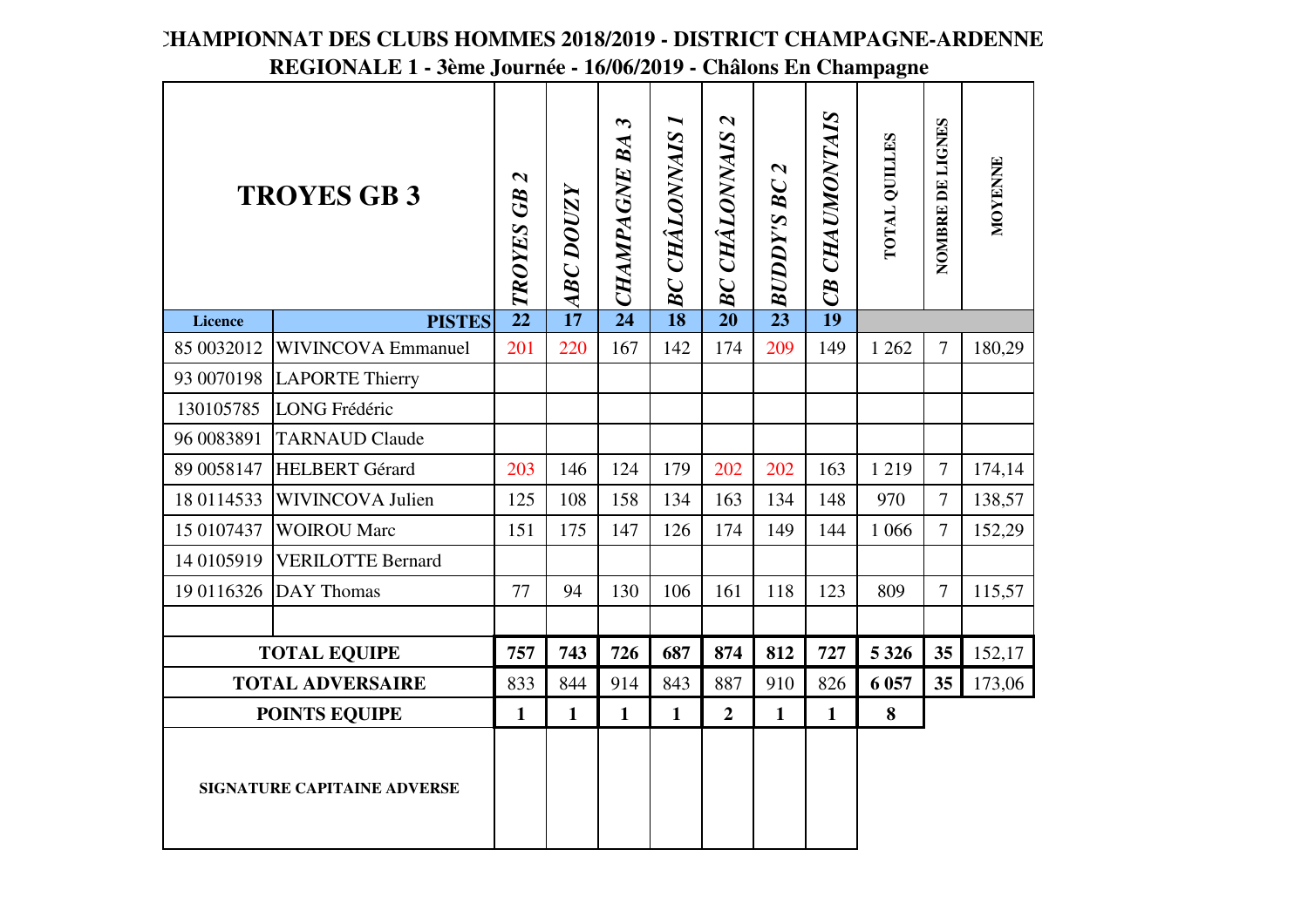|                                    | <b>CHAMPAGNE BA 3</b>       | CB CHAUMONTAIS  | $\boldsymbol{\mathsf{z}}$<br><b>CHÂLONNAIS</b><br>BC | $\boldsymbol{\epsilon}$<br>TROYES GB | $\boldsymbol{\mathsf{z}}$<br><b>BUDDY'S BC</b> | $\mathbf{z}$<br>TROYES GB | ►<br><b>BC CHÂLONNAIS</b> | <b>ABC DOUZY</b> | <b>TOTAL QUILLES</b> | NOMBRE DE LIGNES | MOYENNE |
|------------------------------------|-----------------------------|-----------------|------------------------------------------------------|--------------------------------------|------------------------------------------------|---------------------------|---------------------------|------------------|----------------------|------------------|---------|
| Licence                            | <b>PISTES</b>               | $\overline{18}$ | $\overline{21}$                                      | $\overline{23}$                      | $\overline{20}$                                | $\overline{24}$           | $\overline{17}$           | $\overline{22}$  |                      |                  |         |
| 90 0063162                         | <b>BAILLIEUX Christophe</b> | 222             | 167                                                  | 190                                  | 136                                            | 177                       | 180                       | 196              | 1 2 6 8              | $\overline{7}$   | 181,14  |
| 02 0063606                         | <b>DEVILLERS</b> Philippe   | 173             | 181                                                  | 170                                  | 217                                            | 155                       | 192                       | 209              | 1 2 9 7              | $\overline{7}$   | 185,29  |
| 11 0102675                         | <b>CHIROSSEL Florent</b>    | 143             | 184                                                  | 150                                  | 183                                            | 178                       | 242                       | 237              | 1317                 | $\overline{7}$   | 188,14  |
| 13 0105741                         | <b>LIGIER Michel</b>        | 154             | 175                                                  |                                      |                                                | 155                       | 234                       | 204              | 922                  | 5                | 184,40  |
| 00 0060803                         | <b>PETIT Philippe</b>       | 165             | 164                                                  | 215                                  | 119                                            |                           |                           |                  | 663                  | $\overline{4}$   | 165,75  |
| 15 0107705                         | LEVOUIN Gérard              |                 |                                                      |                                      |                                                |                           |                           |                  |                      |                  |         |
| 17 0112995                         | <b>DEWAME</b> Patrick       |                 |                                                      |                                      |                                                |                           |                           |                  |                      |                  |         |
| 00 00 60584                        | <b>CERINI Michel</b>        |                 |                                                      | 189                                  | 197                                            | 167                       | 190                       | 204              | 947                  | 5                | 189,40  |
|                                    |                             |                 |                                                      |                                      |                                                |                           |                           |                  |                      |                  |         |
|                                    |                             |                 |                                                      |                                      |                                                |                           |                           |                  |                      |                  |         |
|                                    | <b>TOTAL EQUIPE</b>         | 857             | 871                                                  | 914                                  | 852                                            | 832                       |                           | 1 038 1 050      | 6414                 | 35               | 183,26  |
|                                    | <b>TOTAL ADVERSAIRE</b>     | 820             | 872                                                  | 726                                  | 909                                            | 733                       | 967                       | 820              | 5847                 | 35               | 167,06  |
| <b>POINTS EQUIPE</b>               |                             | 5               | $\overline{2}$                                       | 6                                    | $\mathbf{1}$                                   | 5                         | 5                         | 6                | 30                   |                  |         |
| <b>SIGNATURE CAPITAINE ADVERSE</b> |                             |                 |                                                      |                                      |                                                |                           |                           |                  |                      |                  |         |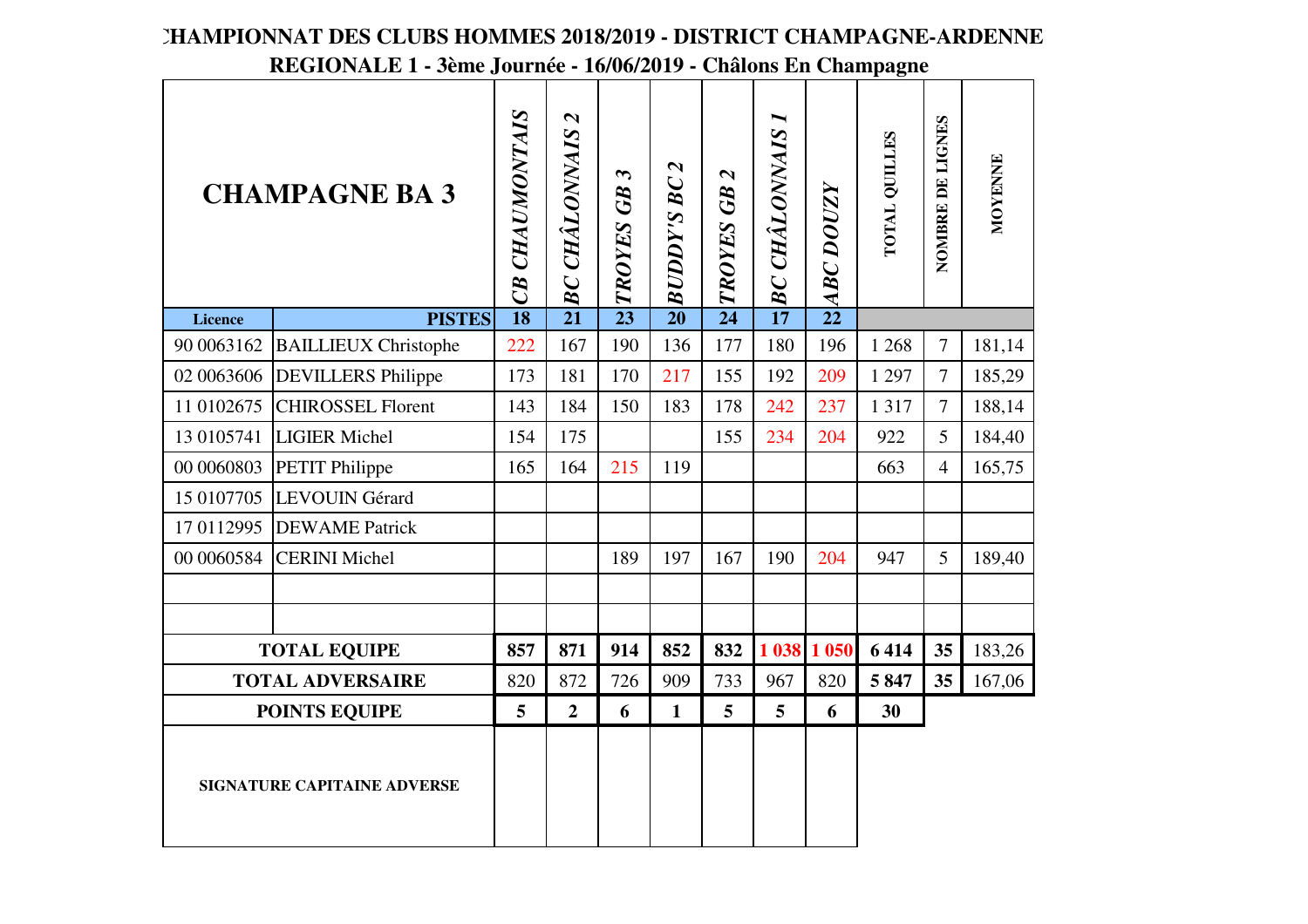|                             | <b>CB CHAUMONTAIS</b>       | $\boldsymbol{\omega}$<br><b>CHAMPAGNE BA</b> | <b>CHÂLONNAIS</b><br>BC | <b>ABC DOUZY</b> | $\boldsymbol{\mathsf{N}}$<br>TROYES GB | $\boldsymbol{\sim}$<br><b>BUDDY'S BC</b> | $\boldsymbol{\mathsf{z}}$<br><b>CHÂLONNAIS</b><br>BC | $\boldsymbol{\omega}$<br>TROYES GB | <b>POTAL QUILLES</b> | NOMBRE DE LIGNES | MOYENNE |
|-----------------------------|-----------------------------|----------------------------------------------|-------------------------|------------------|----------------------------------------|------------------------------------------|------------------------------------------------------|------------------------------------|----------------------|------------------|---------|
| <b>Licence</b>              | <b>PISTES</b>               | $\overline{17}$                              | $\overline{23}$         | 19               | $\overline{21}$                        | $\overline{18}$                          | $\overline{22}$                                      | $\overline{20}$                    |                      |                  |         |
| 02 0064632                  | <b>NOEL Pierre</b>          | 184                                          | 173                     | 143              | 125                                    | 182                                      | 140                                                  | 181                                | 1 1 2 8              | $\overline{7}$   | 161,14  |
| 03 0064929                  | <b>BOURGEOIS Gilles</b>     |                                              |                         |                  |                                        |                                          |                                                      |                                    |                      |                  |         |
| 08 0096880                  | <b>HUSSON Guy</b>           | 158                                          | 133                     | 170              | 141                                    | 134                                      | 158                                                  | 141                                | 1 0 3 5              | $\overline{7}$   | 147,86  |
| 04 0086484                  | <b>BONNIN Thierry</b>       |                                              |                         |                  |                                        |                                          |                                                      |                                    |                      |                  |         |
| 11 0101264                  | <b>VIALLETEL Bernard</b>    |                                              |                         |                  |                                        |                                          |                                                      |                                    |                      |                  |         |
| 18 0113481                  | <b>DESGREZ Daniel</b>       |                                              |                         |                  |                                        |                                          |                                                      |                                    |                      |                  |         |
| 04 0086847                  | <b>GOURLIN Gérard</b>       |                                              |                         |                  |                                        |                                          |                                                      |                                    |                      |                  |         |
| 07 0093621                  | <b>SANTINI Pascal</b>       | 167                                          | 134                     | 158              | 206                                    | 171                                      | 173                                                  | 168                                | 1 177                | $\tau$           | 168,14  |
| 08 0095282                  | <b>DECHANET Jean-Claude</b> | 148                                          | 163                     | 164              | 157                                    | 203                                      | 129                                                  | 164                                | 1 1 2 8              | $\overline{7}$   | 161,14  |
| 13 0105742                  | <b>THEVENEZ Jean-Claude</b> | 163                                          | 133                     | 144              | 170                                    | 162                                      | 129                                                  | 172                                | 1 0 7 3              | $\overline{7}$   | 153,29  |
|                             | <b>TOTAL EQUIPE</b>         | 820                                          | 736                     | 779              | 799                                    | 852                                      | 729                                                  | 826                                | 5 5 4 1              | 35               | 158,31  |
|                             | <b>TOTAL ADVERSAIRE</b>     | 857                                          | 944                     | 838              | 765                                    | 855                                      | 845                                                  | 727                                | 5831                 | 35               | 166,60  |
|                             | <b>POINTS EQUIPE</b>        | $\mathbf{1}$                                 | $\mathbf{1}$            | $\mathbf{1}$     | $\overline{5}$                         | $\overline{2}$                           | $\mathbf{1}$                                         | 5                                  | 16                   |                  |         |
| SIGNATURE CAPITAINE ADVERSE |                             |                                              |                         |                  |                                        |                                          |                                                      |                                    |                      |                  |         |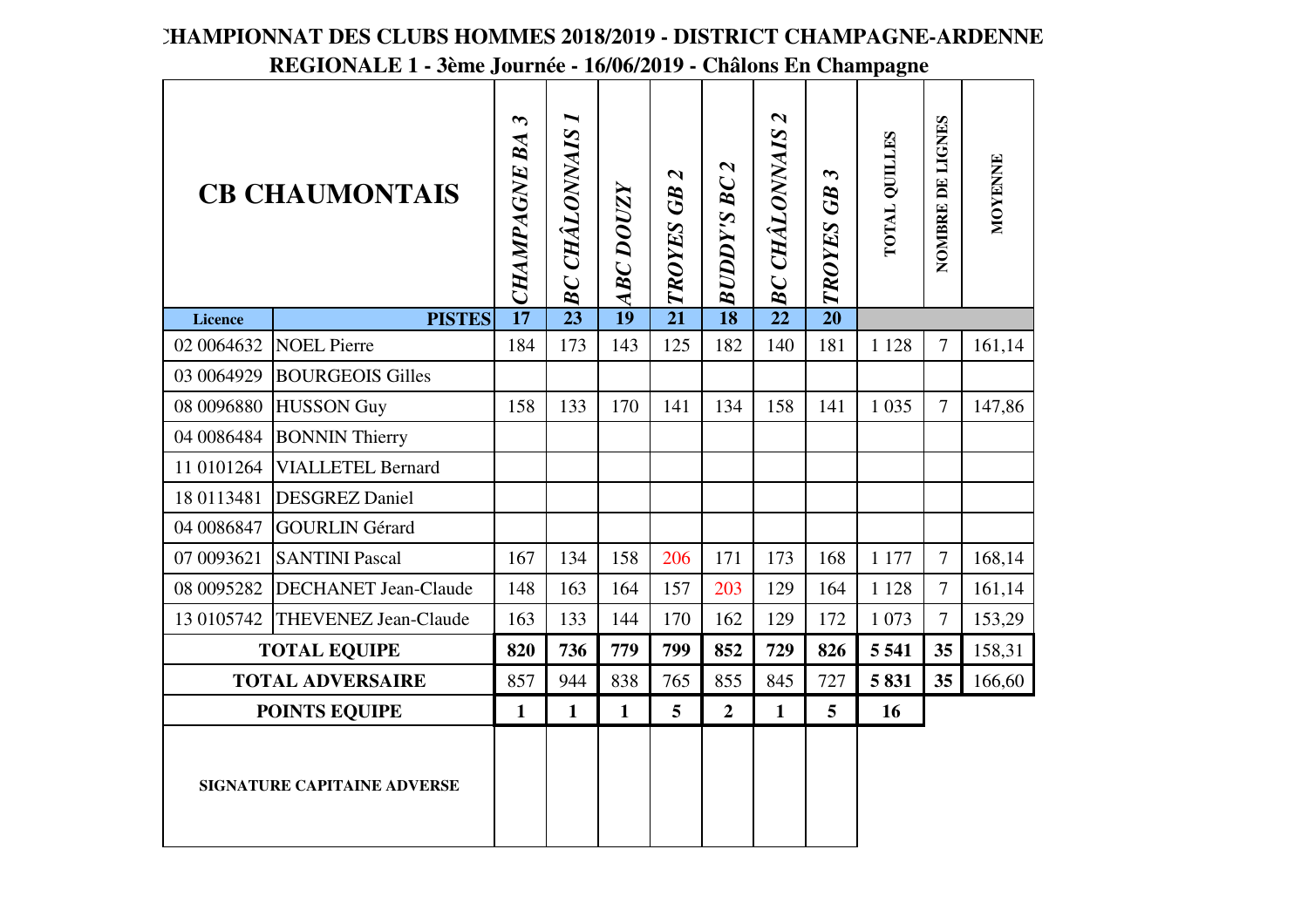|                                    | <b>BUDDY'S BC 2</b>       | <b>ABC DOUZY</b> | $\boldsymbol{\mathsf{N}}$<br>TROYES GB | <b>BC CHÂLONNAIS I</b> | $\boldsymbol{\omega}$<br><b>CHAMPAGNE BA</b> | <b>CHAUMONTAIS</b><br>CB | $\boldsymbol{\omega}$<br>TROYES GB | $\boldsymbol{\mathcal{C}}$<br><b>BC CHÂLONNAIS</b> | <b>POTAL QUILLES</b> | NOMBRE DE LIGNES | <b>MOYENNE</b> |
|------------------------------------|---------------------------|------------------|----------------------------------------|------------------------|----------------------------------------------|--------------------------|------------------------------------|----------------------------------------------------|----------------------|------------------|----------------|
| <b>Licence</b>                     | <b>PISTES</b>             | $\overline{23}$  | $\overline{20}$                        | $\overline{21}$        | $\overline{19}$                              | $\overline{17}$          | $\overline{24}$                    | $\overline{18}$                                    |                      |                  |                |
| 10 0100399                         | <b>LEGRAND Samuel</b>     | 120              | 159                                    | 164                    | 189                                          | 188                      | 180                                | 186                                                | 1 1 8 6              | $\overline{7}$   | 169,43         |
| 18 0114616                         | <b>RATON Stéphane</b>     | 167              | 162                                    | 155                    | 182                                          | 168                      | 161                                | 193                                                | 1 1 8 8              | $\overline{7}$   | 169,71         |
| 85 0016385                         | <b>VEYRIER Jean-Louis</b> | 142              | 180                                    | 193                    | 160                                          | 160                      | 178                                | 180                                                | 1 1 9 3              | $\overline{7}$   | 170,43         |
| 18 0114615                         | <b>NOYON Olivier</b>      | 155              | 183                                    | 221                    | 163                                          | 159                      | 178                                | 161                                                | 1 2 2 0              | $\overline{7}$   | 174,29         |
| 01 0062019                         | <b>DELLOUP Sébastien</b>  | 191              | 201                                    | 193                    | 215                                          | 180                      | 213                                | 170                                                | 1 3 6 3              | $\overline{7}$   | 194,71         |
|                                    |                           |                  |                                        |                        |                                              |                          |                                    |                                                    |                      |                  |                |
|                                    | <b>TOTAL EQUIPE</b>       | 775              | 885                                    | 926                    | 909                                          | 855                      | 910                                | 890                                                | 6 150                | 35               | 175,71         |
|                                    | <b>TOTAL ADVERSAIRE</b>   | 811              | 912                                    | 938                    | 852                                          | 852                      | 812                                | 796                                                | 5973                 | 35               | 170,66         |
|                                    | <b>POINTS EQUIPE</b>      | $\mathbf{1}$     | $\mathbf{1}$                           | $\overline{2}$         | $\overline{5}$                               | $\overline{5}$           | $5\overline{)}$                    | 5                                                  | 24                   |                  |                |
| <b>SIGNATURE CAPITAINE ADVERSE</b> |                           |                  |                                        |                        |                                              |                          |                                    |                                                    |                      |                  |                |